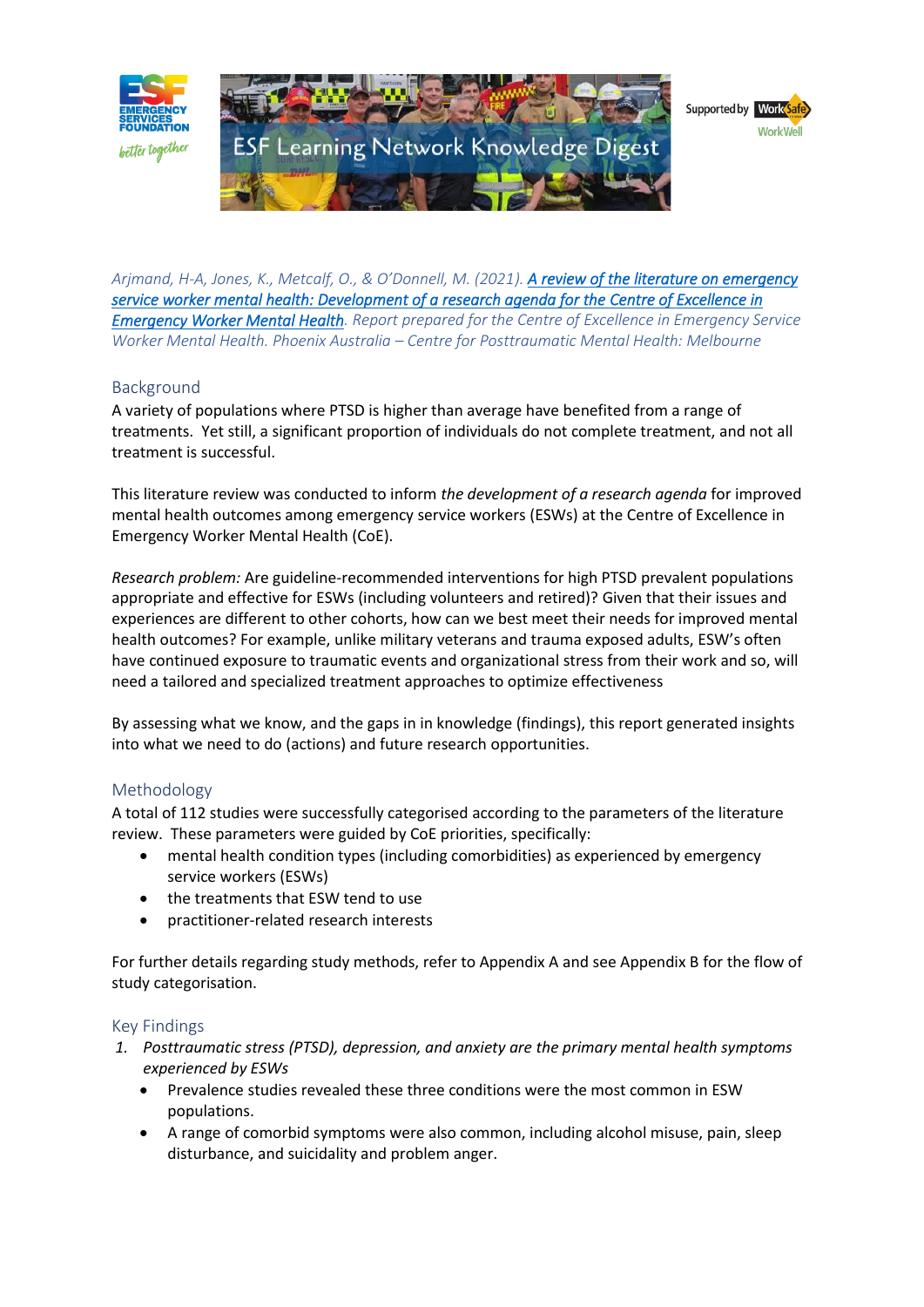

- *2. Limited ways of measuring treatment approaches and outcomes*
	- Approaches used in treatment studies include several first-line PTSD treatments, adjunctive treatments, and mixed treatment approaches. This overlooks other approaches, such as personalised treatment approaches (e.g., measurement-based care) or use of contemporary digital technology to support clinical treatment in ESW populations.
	- Mental health indices for treatment overlook other ways of measuring good outcomes (e.g. occupational health or individual capacities to return to work)
	- Not enough investigative focus on the interactions of multiple factors (e.g. comorbid symptom experience) may have on treatment response.
- 3. *There is potential to work with practitioners to develop new and innovative ways to improve treatments*.
	- Practitioners possess a wealth of information and first-hand experience providing clinical treatment, yet no practitioner-related research was found that identifies ways to improve treatment.
	- A lack of understanding about how the cultural competency of mental health practitioners' impact ESW treatment outcomes.

# Recommended actions related to findings

**Finding one:**

- Given the high prevalence of PTSD, depression, and anxiety observed in ESWs, a key part of quality improvement outcome assessments should include coverage across these symptom experiences for the Specialist Network of Clinicians (SNC).
- Assessment of associated comorbid conditions should also be included, covering a range of symptom experiences including alcohol misuse, pain, sleep disturbance, suicidality, and anger.

### **Finding two:**

- The utility of personalised treatments should be examined in future CoE research (via adopting measurement-based care as part of treatment delivery and quality improvement processes).
- Investigating the potential of digital technology as treatment tools for practitioners and patients.
- SNC outcome assessments need to also cover ESWs occupational health during, and after, treatment and assess return to work as a treatment outcome.
- CoE research needs to better understand mechanisms of symptom change across time by closer attention to the range of individual factors which influence treatment

# **Finding Three:**

Future CoE research needs to:

- conduct experiencebased co-design studies to examine effective means to improve treatment
- investigate the relationship of practitioner cultural competency and treating ESWs.